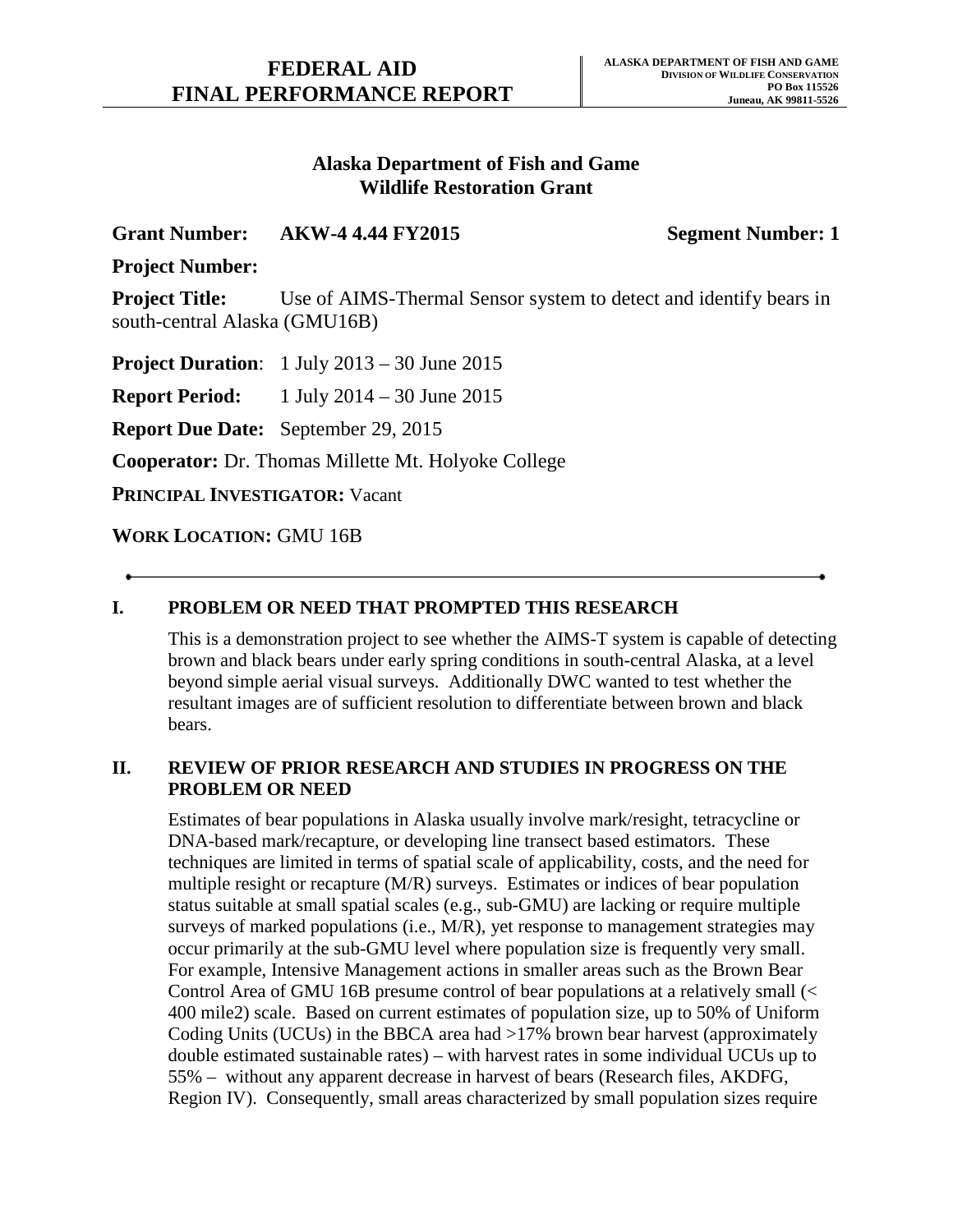AKW-4 4.44 Brown Bear AIMS-T Survey FY2015 Final Performance Report

> novel, rapid methods to index population status that do not depend upon presence of marked individuals.

### **III. APPROACHES USED AND FINDINGS RELATED TO THE OBJECTIVES AND TO PROBLEM OR NEED**

Thermal imaging technology is a potentially useful tool for detecting large mammals during aerial or ground surveys. Recently, infrared and high-resolution natural color images have been used in combination for aerial line-transect surveys for a variety of large mammals. These surveys have achieved detection rates of 0–100% depending upon size of object, degree of vegetative cover, and other environmental characteristics; species and sex identification rates were comparable or slightly lower. In contrast to prior infrared-only surveys using earlier generation thermal imagers, detection during surveys was less dependent upon ambient temperatures and snowcover, and was more related to temperature contrast between animals and the environment. These later factors vary with individual species daily patterns of body temperature (for example, body temperature of cervids is typically lowest during early morning and highest during midday) and cloud cover. For example, recent work in Europe found that best results were achieved during mid-day hours (because of increased body temperature of surveyed species) under overcast conditions (because of decreased solar heating of rocks, stumps, and other background material); time of year was unimportant other than for decreased leaf coverage during dormant periods.

An airborne imaging multispectral sensor thermal (AIMS-T) system has been successfully demonstrated on moose and deer populations as well as other natural resources uses. This system integrates a radiometric microbolometer-based thermal camera (16-bit radiometric depth, 8–14 micrometer spectral range), 21.1 megapixal 8-bit natural collar CCD with a 5616 X 3744 detector array, and associated GPS, LIDAR altimetry, and avionics instruments for use on a light aircraft. Additionally, associated software automates georegistration and orthorectification of imagery to allow analysis in GIS and image processing environments AIMS-T has successfully detected moose at near 100% detection probabilities under a variety of habitat conditions at reasonable cost from non-replicated aerial surveys. Similarly, the high resolution color images from the AIMS-T system have successfully differentiated moose from white-tailed deer, and sex and age classes within the species. Thus, the high detection rates of the new radiometric thermal camera in combination with high resolution color images provides a potentially useful tool to index or estimate bear populations at essentially any spatial scale by complete coverage of areas at small scales and spatial sub-sampling of larger areas. Additionally, these results indicate that the past limitations of thermal imaging surveys – primarily unreliable species identification and results dependent upon the skill of the infrared camera operator – have largely been overcome by advances in technology, postsurvey concurrent review of infrared and color images, and use of predefined survey routes with fixed cameras in lieu of actively searching for targeted species.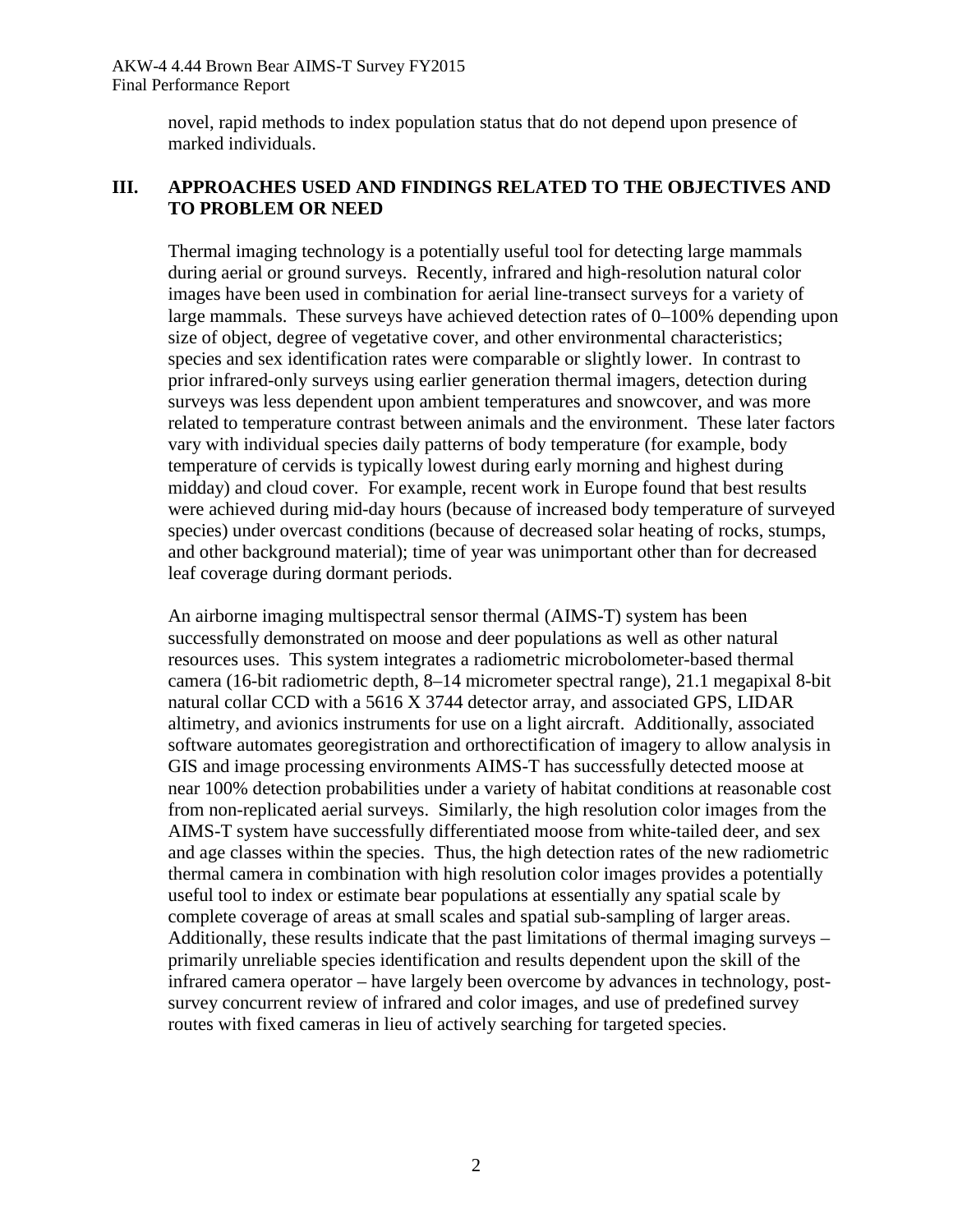AKW-4 4.44 Brown Bear AIMS-T Survey FY2015 Final Performance Report

### **IV. MANAGEMENT IMPLICATIONS**

The study will assess the efficacy of using a AIMS-T imaging system to detect black and brown bears for the purpose of estimating population sizes. If successful this methodology will result in improved estimates at lower cost.

## **V. SUMMARY OF WORK COMPLETED ON JOBS**

### **FROM PROJECT STATEMENT:**

**Objective 1:** Determine whether the AIMS-T imaging system can detect brown and black bears beyond visual survey levels.

#### **Job/activity 1a:** Fly transects and collect imagery

Surveys involve flying transects at ~305 m AGL and 90 km/h in Cessna 172/206 or similar platform in early (1–15) May, following den emergence but prior to leaf-out. Width of transect coverage is variable depending upon camera lenses, etc., but transects average approximately 200 m in width. Simultaneous thermal IR and high resolution color camera sensors are continuously record survey path with overlapping high resolution TIF/JPEG images. All images are spatially and temporally referenced as is relevant telemetry from aircraft.

## **Accomplishments: This project was postponed and later cut when the principal investigator left the division.**

**Job/activity 1b:** Fly visual observation transects

Concurrent with imagery flights, a follow-up survey in a fixed-wing PA-18 will follow the same transect line, with observers in the aircraft noting locations and species of each bear seen.

### **Accomplishments: This project was postponed and later cut when the principal investigator left the division.**

**Job/activity 1c:** Image review and analysis

Post-flight analyses include viewing scroll-linked thermal images to identify thermal hits ("hot spots") then cross referencing thermal images with high resolution color JPEGS to identify the source of the thermal hit. Numbers of bears detected by species will be determined for the study area, and contrasted with minimum observer counts from concurrently aerial visual surveys to determine whether more bears are detected during